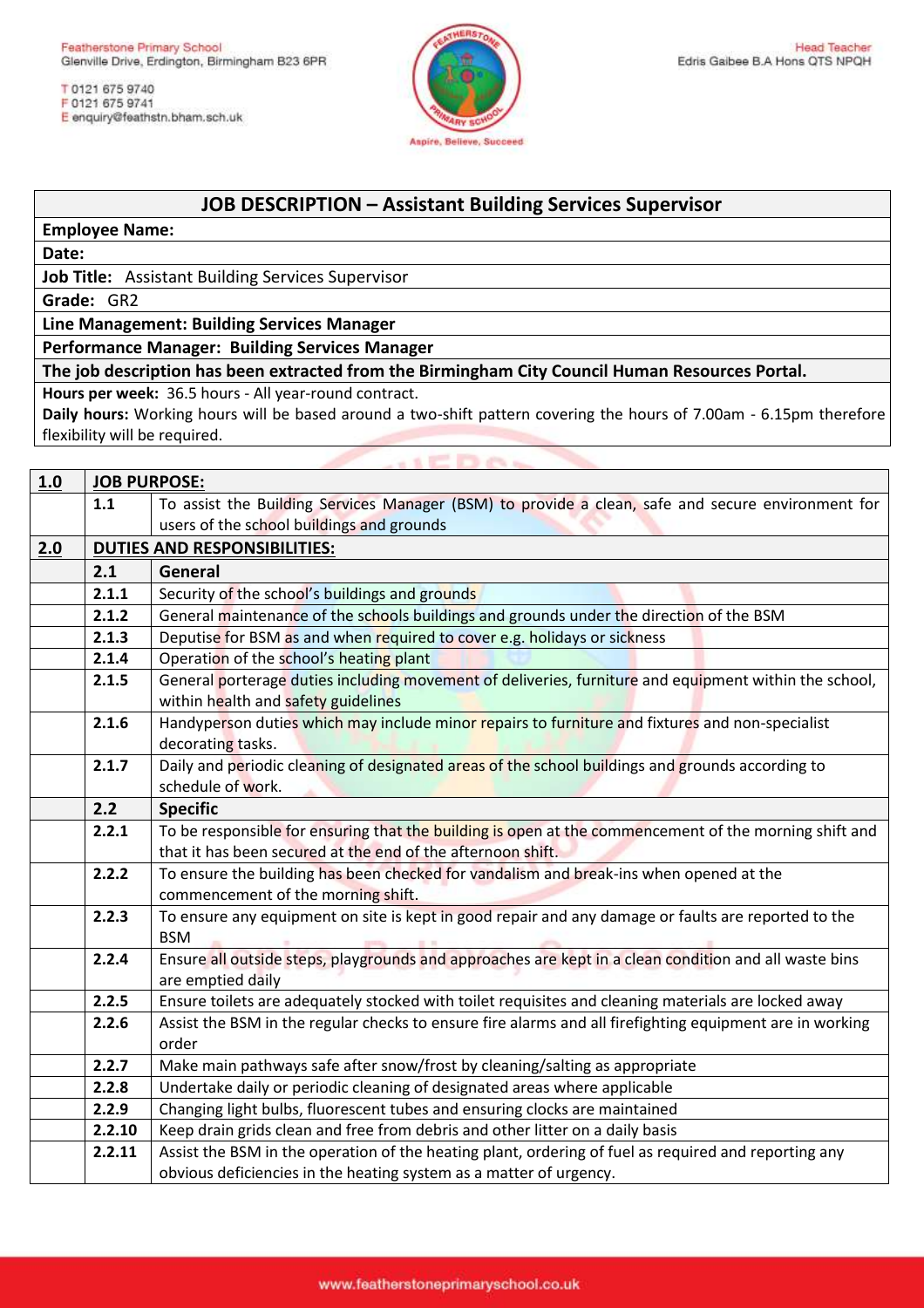

| 2.2.12 | Carry out minor repairs and maintenance to the buildings/grounds which are within the post holders<br>capability.           |
|--------|-----------------------------------------------------------------------------------------------------------------------------|
| 2.2.13 |                                                                                                                             |
|        | Where appropriate, to avoid the risks of water contamination, to ensure that all hot and cold water                         |
|        | outlets are turned on after every holiday period where the premises have been substantially unused for<br>one week or more. |
|        |                                                                                                                             |
| 2.2.14 | To be responsible for the collection of litter from the grounds including grassed and landscaped areas                      |
| 2.2.15 | To assist the BSM in the management of health and safety regarding premises and to keep a log of                            |
|        | safety issues including maintenance of the fire log.                                                                        |
| 2.2.16 | To liaise with the BSM regularly regarding issues of Health & Safety, ongoing repairs and maintenance                       |
|        | and building projects                                                                                                       |
| 2.2.17 | Assist the BSM in carrying out any specific caretaking tasks anywhere in the school if required by                          |
|        | operational needs                                                                                                           |
| 2.2.18 | Some of the work may need to be done out of doors such as repairs, and security checks in wet                               |
|        | weather                                                                                                                     |
| 2.2.19 | If the school premises are extensively used during evenings and weekends for school activities and by                       |
|        | outside hirers. The postholder will be expected by mutual agreement with the BSM to share with                              |
|        | others attendance during lettings for which additional payments will be made in accordance with                             |
|        | agreed rates.                                                                                                               |
| 2.2.20 | Flexibility in working hours in accordance with the needs of the school                                                     |
|        | To adhere to the ethos of the school                                                                                        |
| 2.3.1  | To promote the agreed vision and aims of the school                                                                         |
| 2.3.2  | To set an example of personal integrity and professionalism                                                                 |
| 2.3.3  | Attendance at appropriate staff meetings within working hours                                                               |
| 2.3.4  | Any other duties as commensurate within the grade and nature of the post in order to ensure the                             |
|        | smooth running of the school                                                                                                |
|        | <b>Performance Management</b>                                                                                               |
| 2.4    | To participate in appropriate professional development. Adhere to the principle of performance                              |
|        | management.                                                                                                                 |

| <b>Safeguarding and Data Protection</b> |                                                                                                                                                                                                                                                    |  |
|-----------------------------------------|----------------------------------------------------------------------------------------------------------------------------------------------------------------------------------------------------------------------------------------------------|--|
| 2.5.1                                   | Individuals have a responsibility for promoting and safeguarding the welfare of children and young                                                                                                                                                 |  |
|                                         | people he/she is responsible for or comes into contact with.                                                                                                                                                                                       |  |
| 2.5.2                                   | Adhere to the schools data protection policy.                                                                                                                                                                                                      |  |
| 2.5.3                                   | Ensure sensitive or confidential information concerning pupils, parents, staff and school business are                                                                                                                                             |  |
|                                         | not discussed inappropriately or with unauthorized people.                                                                                                                                                                                         |  |
| <b>Health &amp; Safety</b>              |                                                                                                                                                                                                                                                    |  |
| 2.6.1                                   | To ensure all tasks are carried out with due regard to Health and Safety                                                                                                                                                                           |  |
| 2.6.2                                   | To comply with the requirements of the health and safety at work regulations                                                                                                                                                                       |  |
| 2.6.3                                   | To take reasonable care for the Health and Safety of themselves and for others                                                                                                                                                                     |  |
| 2.6.4                                   | To co-operate with the employer in ensuring that health and safety responsibilities are carried out                                                                                                                                                |  |
|                                         | <b>Special Conditions of employment</b>                                                                                                                                                                                                            |  |
| 2.7.5                                   | This job is exempt from the provisions of the Rehabilitation of Offenders Act 1974. Appointment to this<br>job is subject to an enhanced DBS disclosure being obtained, and any relevant convictions cautions, and<br>reprimands being considered. |  |
| <b>Supervision Received</b>             |                                                                                                                                                                                                                                                    |  |
| 3.1                                     | Supervising Officer's Job Title:                                                                                                                                                                                                                   |  |
|                                         | <b>Building Services Manager</b>                                                                                                                                                                                                                   |  |